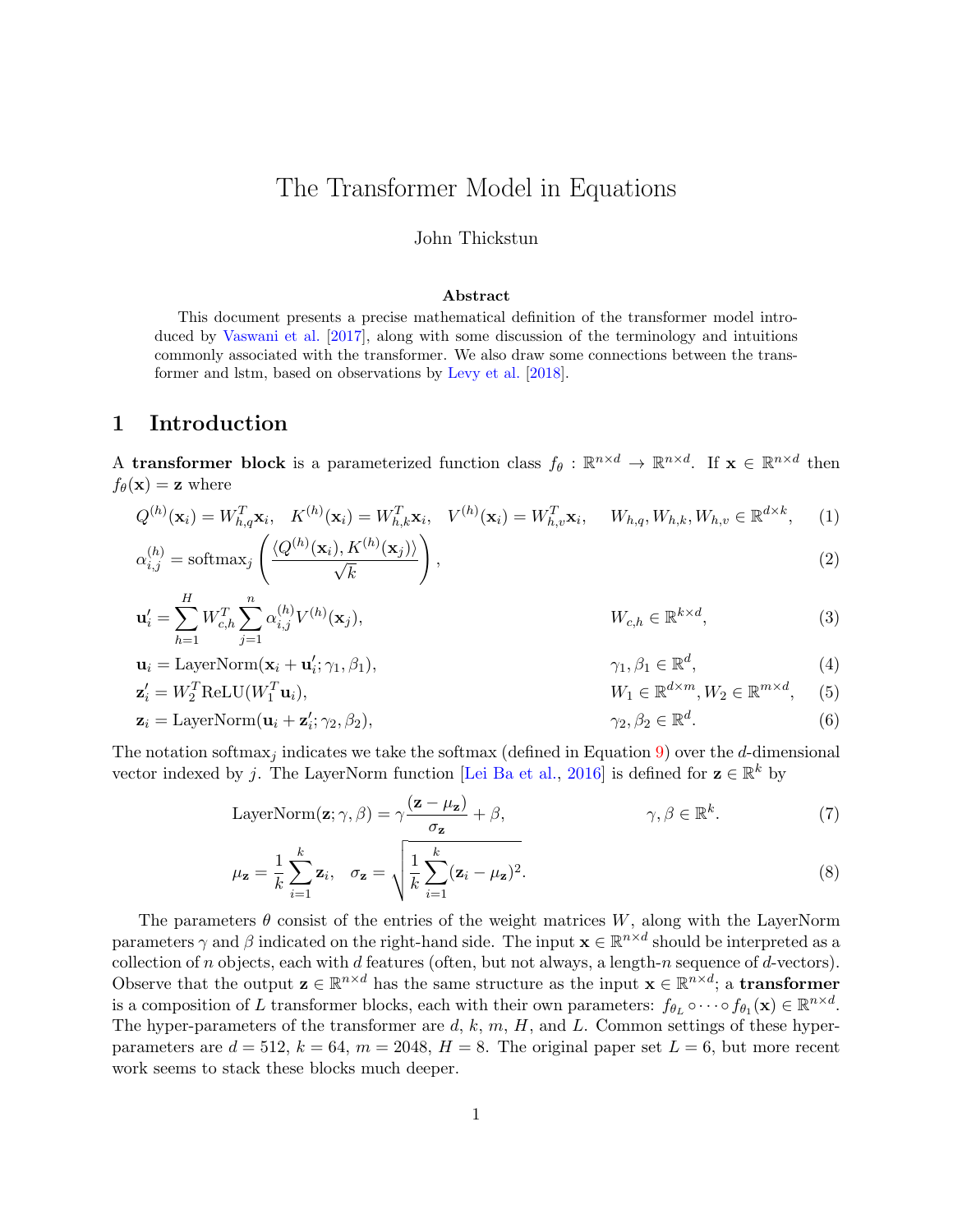### <span id="page-1-1"></span>2 Discussion

The "transformer" nomenclature can be motivated by the function family's automorphic structure: a transformer  $f_\theta: \mathbb{R}^{n \times d} \to \mathbb{R}^{n \times d}$  "transforms" a collection of n objects in  $\mathbb{R}^d$  to another collection of n objects in  $\mathbb{R}^d$ . Observe that this is a transformation of a collection of objects, not a transformation of a sequence. The transformer equations are oblivious to any structure–sequential or otherwise– between its  $n$  inputs. If this structure exists, it must be explicitly encoded in the input vectors; we will discuss this in the Section [3.](#page-2-0) Transformers were initially applied to sequential data in the context of NLP, but because they encode relational structure as data they admit straightforward application to data with non-linear relational structure [\[Parmar et al.,](#page-4-3) [2018,](#page-4-3) [Huang et al.,](#page-4-4) [2019\]](#page-4-4).

Transformers are typically used to parameterize a probabilistic model  $p(y|x)$ . We like to write down models  $p_{\theta}(\mathbf{y}|\mathbf{z} = f_{\theta}(\mathbf{x}))$  that are log-linear in a learned latent representation z:

<span id="page-1-0"></span>
$$
\hat{\mathbf{y}} = \text{softmax}(W_z^T \mathbf{z}) = \frac{\exp(W_z^T \mathbf{z})}{\sum_{k=1}^m \exp(W_z^T \mathbf{z})_k}, \qquad W_z \in \mathbb{R}^{d \times o}.
$$
\n(9)

We can parameterize **z** with a transformer  $f_{\theta}(\mathbf{x}) \in \mathbb{R}^{n \times d}$ . While the output of a transformer is  $n \times d$  dimensional, language applications typically use a single output  $\mathbf{z} \equiv f_{\theta}(\mathbf{x})_n \in \mathbb{R}^d$ , relying on end-to-end training to concentrate relevant information in the  $n$ 'th element of the transformed data. This practice is loosely analogous to–and probably inspired by–the common practice of using the final latent state of a recurrent or lstm model as a representation.

For large conditional values x, classical parameterizations  $f_{\theta}$  involving random features or fully connected networks are prone to overfitting. Transformers, like recurrent or convolutional models, attempt to mitigate overfitting by controlling the expressivity of the parameterized function class. From a parameter counting perspective, the number of parameters in a fully connected network scales linearly in the dimensionality of x. In contrast, the number of parameters in a transformer is independent of the number of inputs  $n$ . The transformer shares this property with the recurrent neural network, while achieving this independence from a very different modeling perspective.

We'll now relate Equations [1](#page-0-0) through [6](#page-0-1) to the language that the community typically uses to talk about transformers. We'll discuss some of the intuitions behind these equations, and how the structure of these networks can capture expressive dependencies without horribly overfitting. Take this discussion with a grain of salt: a transformer is completely described by the equations above and the comments that follow are not based in rigorous theory or sound empirical science.

Before diving into the details of each equation, let's take a broad perspective. The inventors of the transformer view a transformer block as consisting of two distinct "layers:" multi-headed self-attention defined by Equations [1,](#page-0-0) [2,](#page-0-2) and [3,](#page-0-3) and a per-object fully connected layer defined by equation [5.](#page-0-4) Equations [4](#page-0-5) and [6](#page-0-1) consist of layer normalization [\[Lei Ba et al.,](#page-4-2) [2016\]](#page-4-2) and residual connections [\[He et al.,](#page-4-5) [2016\]](#page-4-5) between attention layers and fully connected layers, motivated by empirical observations about effectively optimizing of deep models.

Let's drill down into the self-attention defined by Equations [1,](#page-0-0) [2,](#page-0-2) [3.](#page-0-3) First, observe that Equations [1,](#page-0-0) [2](#page-0-2) are really H sets of equations, indexed by  $h = 1, \ldots, H$ . We refer to the set of equations and parameters for each index  $h$  as an attention head, and the indices collectively define multiheaded self-attention. The weights  $\alpha_{i,j}^h$  are referred to as attention weights, which control how much element  $x_i$  "attends"  $x_j$  in head h. This is a **self-attention** mechanism in the sense that elements of x attend to each other. We can contrast this form of attention with, for example, the attention commonly used in visual question answering, which construct attention mechanisms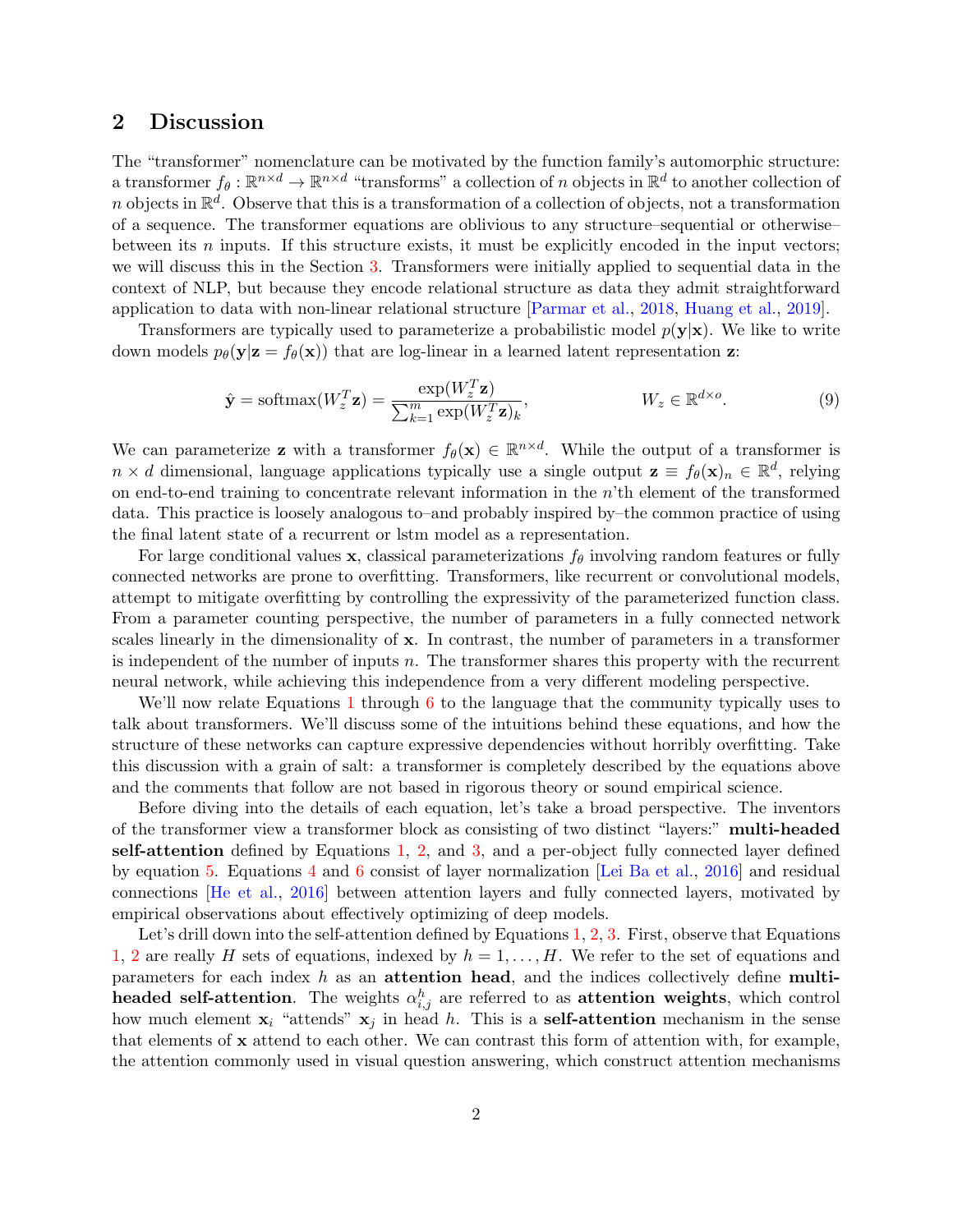that relate question words to image pixels [\[Fukui et al.,](#page-4-6) [2016\]](#page-4-6). Observe that interaction between objects  $x_i$  and  $x_j$  only occurs in Equation [3,](#page-0-3) which has no explicit parameters.

One interpretation of the self-attention layer (Equations [1,](#page-0-0) [2,](#page-0-2) [3\)](#page-0-3) is as a learned, differentiable lookup table. The functions  $Q, K$ , and V are described by the inventors [\[Vaswani et al.,](#page-4-0) [2017\]](#page-4-0) as "queries," "keys," and "values" respectively, which seem to invoke such an interpretation (although their paper does not explicitly mention lookup tables). For notational simplicity, we now set  $H = 1$  and suppress the head indices. Each object  $x_i$  has a query  $Q(x_i)$  that it will use to test "compatibility" with the key  $K(\mathbf{x}_j)$  of each object  $\mathbf{x}_j$ . Compatibility of  $\mathbf{x}_i$  with  $\mathbf{x}_j$  is defined by the inner product  $\langle Q(\mathbf{x}_i), K(\mathbf{x}_j) \rangle$ ; if this inner product high, then  $\mathbf{x}_i$ 's query matches  $\mathbf{x}_j$ 's key and so we look up  $\mathbf{x}_j$ 's value  $V(\mathbf{x}_j)$ . We construct  $\mathbf{u}_i$  as a soft lookup of values compatible with  $\mathbf{x}_i$ 's key: we sum up the value of each object  $x_i$  proportional to the compatibility of  $x_i$  with  $x_i$ .

### <span id="page-2-0"></span>3 Positional encoding

Recall that a transformer model is oblivious to relational structure between its n inputs  $x_i \in \mathbb{R}^d$ . Contrast this to fully connected models, in which unique weights are assigned to each position, or to recurrent models, in which position is represented implicitly by the order in which data is fed into the network. A transformer is fundamentally a bag of features model, operating on a collection of n unordered, d-dimensional features.

To model positions in a transformer, we need to express these positional relationships as data. The easiest way to do this is to encode positions as 1-hot features. Suppose  $\mathbf{x} \in \mathbb{R}^{n \times d}$  is sequentially ordered data along the *n*-dimensional axis. Let  $e_k$  denote the k'th standard basis vector in  $\mathbb{R}^n$ ; we extend **x** to a new sequence  $\mathbf{x}' \in \mathbb{R}^{n \times (n+d)}$  where  $\mathbf{x}'_i = (\mathbf{x}_i, \mathbf{e}_i)$ .

One way to proceed from here is to learn a combined representation  $\mathbf{z} \in \mathbb{R}^{n \times d}$  defined by

$$
\mathbf{z}_k = W_z^T \text{ReLU}(W_x^T \mathbf{x}_k + W_e^T \mathbf{e}_k) \in \mathbb{R}^d, \qquad W_x \in \mathbb{R}^{d \times m}, W_e \in \mathbb{R}^{n \times m}, W_z \in \mathbb{R}^{m \times d}.
$$
 (10)

Another approach proposed by [Gehring et al.](#page-4-7) [\[2017\]](#page-4-7) builds distinct representations of inputs and positions:

$$
\mathbf{z}_{k} = W_{zx}^{T} \text{ReLU}(W_{x}^{T} \mathbf{x}_{k}) + W_{ze}^{T} \text{ReLU}(W_{e}^{T} \mathbf{e}_{k}) \quad W_{x} \in \mathbb{R}^{\dim(x) \times m}, W_{e} \in \mathbb{R}^{n \times m}, W_{zx}, W_{ze} \in \mathbb{R}^{m \times d}.
$$
\n(11)

The original transformers paper [\[Vaswani et al.,](#page-4-0) [2017\]](#page-4-0) takes a more obscure approach to positional encoding based on sinusoidal position embeddings  $\mathbf{p} \in \mathbb{R}^{n \times d}$ :

$$
\mathbf{p}_{k,2i} = \sin\left(\frac{k}{10000^{2i/d}}\right), \qquad \mathbf{p}_{k,2i+1} = \cos\left(\frac{k}{10000^{2i/d}}\right).
$$

From here, they proceed like [Gehring et al.](#page-4-7) [\[2017\]](#page-4-7) using these fixed representations of position:

<span id="page-2-3"></span><span id="page-2-2"></span><span id="page-2-1"></span>
$$
\mathbf{z} = W_{zx}^T \text{ReLU}(W_x^T \mathbf{x}_1) + \mathbf{p}.\tag{12}
$$

[Vaswani et al.](#page-4-0) [\[2017\]](#page-4-0) claim that the sinusoidal representation works as well as a learned one, and that it generalizes better to sequences that are longer than the training sequences.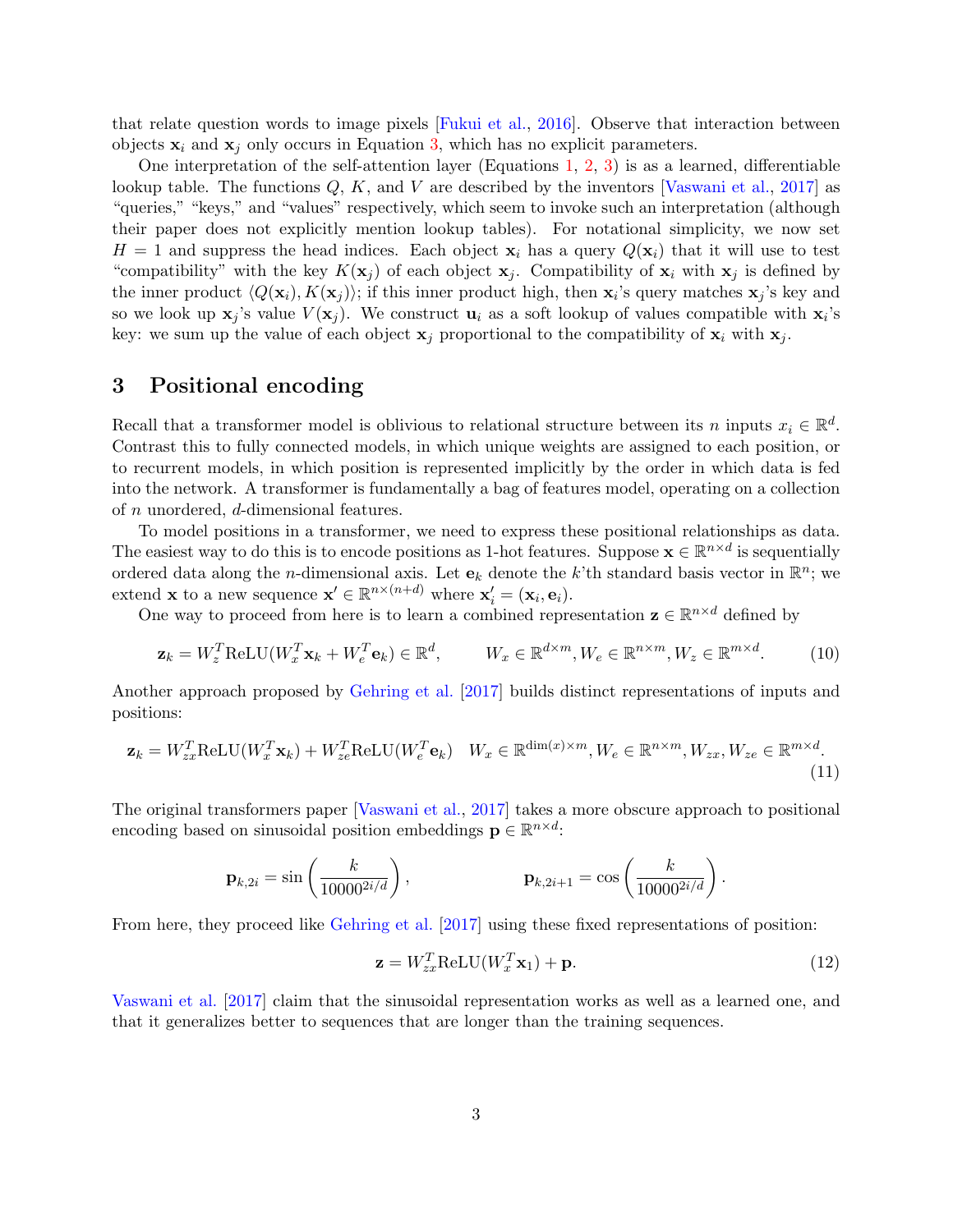### 4 Connections to LSTM

Let's compare the transformer to the lstm. Recall that an **lstm** is a parameterized function class  $g_{\theta}: \mathbb{R}^{n \times d} \to \mathbb{R}^{n \times d}$ . If  $\mathbf{x} \in \mathbb{R}^{n \times d}$  then  $g_{\theta}(\mathbf{x}) = \mathbf{h}$  where

$$
\widetilde{\mathbf{c}}_t = \sigma(W_{ch}\mathbf{h}_{t-1} + W_{cx}\mathbf{x}_t), \qquad W_{ch}, W_{cx} \in \mathbb{R}^{d \times d}, \qquad (13)
$$

<span id="page-3-4"></span><span id="page-3-3"></span><span id="page-3-2"></span><span id="page-3-1"></span><span id="page-3-0"></span> $\overline{d}$ 

 $-\mathbf{m}d\times d$ 

$$
\mathbf{i}_{t} = \sigma(W_{ih}\mathbf{h}_{t-1} + W_{ix}\mathbf{x}_{t}), \qquad W_{ih}, W_{ix} \in \mathbb{R}^{d \times d}, \qquad (14)
$$
\n
$$
\mathbf{f}_{t} = \sigma(W_{i}, \mathbf{h}_{t-1} + W_{i}, \mathbf{v}_{t}) \qquad W_{i}, W_{i}, \subset \mathbb{R}^{d \times d} \qquad (15)
$$

$$
\mathbf{f}_t = \sigma(W_{fh}\mathbf{h}_{t-1} + W_{fx}\mathbf{x}_t), \qquad W_{fh}, W_{fx} \in \mathbb{R}^{d \times d}, \qquad (15)
$$

$$
\mathbf{c}_{t} = \mathbf{i}_{t} \circ \widetilde{\mathbf{c}}_{t} + \mathbf{f}_{t} \circ \mathbf{c}_{t-1},\tag{16}
$$
\n
$$
\mathbf{c}_{t} = \mathbf{i}_{t} \circ \widetilde{\mathbf{c}}_{t} + \mathbf{f}_{t} \circ \mathbf{c}_{t-1},\tag{17}
$$

$$
\mathbf{o}_t = \sigma(W_{oh}\mathbf{h}_{t-1} + W_{ox}\mathbf{x}_t), \qquad W_{oh}, W_{ox} \in \mathbb{R}^{d \times d}, \qquad (17)
$$

$$
\mathbf{h}_t = \mathbf{o}_t \circ \sigma(\mathbf{c}_t). \tag{18}
$$

The lstm was originally envisioned as an augmentation of a simple rnn, defined by equation [13.](#page-3-0) The lstm was designed to address the notorious difficulty of optimizing rnns [\[Bengio et al.,](#page-4-8) [1994,](#page-4-8) [Hochreiter et al.,](#page-4-9) [2001\]](#page-4-9). The lstm nomenclature was introduced by [Hochreiter and Schmidhuber](#page-4-10) [\[1997\]](#page-4-10), which augmented the simple rnn (Equation [13\)](#page-3-0) with input and output gates (Equations [14](#page-3-1) and [17](#page-3-2) respectively). The forget gate, and the full form of the lstm as described by Equations [13](#page-3-0) through [18](#page-3-3) was first presented by [Gers et al.](#page-4-11) [\[1999\]](#page-4-11).

To analyze the lstm equations, consider the quantities

<span id="page-3-6"></span>
$$
\mathbf{w}_{t,s} = \mathbf{i}_s \prod_{k=s+1}^t \mathbf{f}_k.
$$

As observed by [Levy et al.](#page-4-1) [\[2018\]](#page-4-1), unrolling the definition of  $\mathbf{c}_t$  allows us to write

<span id="page-3-5"></span>
$$
\mathbf{c}_t = \sum_{s=1}^t \left( \mathbf{i}_s \circ \prod_{k=s+1}^t \mathbf{f}_k \right) \circ \widetilde{\mathbf{c}}_s = \sum_{s=1}^t \mathbf{w}_{t,s} \circ \widetilde{\mathbf{c}}_s. \tag{19}
$$

This invites us to think of an lstm as an element-wise weighted sum of the rnn states  $\tilde{\mathbf{c}}_t$ .

[Levy et al.](#page-4-1) [\[2018\]](#page-4-1) demonstrate that we can make some dramatic simplifications to the lstm without sacrificing empirical performance on a wide variety of language processing tasks. Strikingly, they show that we can sever the recurrent connections in the underlying rnn (Equation [13\)](#page-3-0) and in the gates (Equations [14,](#page-3-1)[15,](#page-3-4) and [17\)](#page-3-2). Furthermore, we can eliminate the output gate entirely. This leave us with the following ablated lstm equations:

$$
\widetilde{\mathbf{c}}_t = \sigma(W_{cx}\mathbf{x}_t), \quad \mathbf{i}_t = \sigma(W_{ix}\mathbf{x}_t), \quad \mathbf{f}_t = \sigma(W_{fx}\mathbf{x}_t), \qquad W_{cx}, W_{ix}, W_{fx} \in \mathbb{R}^{d \times d}, \tag{20}
$$

$$
\mathbf{c}_t = \mathbf{i}_t \circ \widetilde{\mathbf{c}}_t + \mathbf{f}_t \circ \mathbf{c}_{t-1}, \quad \mathbf{h}_t = \sigma(\mathbf{c}_t). \tag{21}
$$

In this case, Equation [19](#page-3-5) allows us to interpret the ablated lstm is an element-wise weighted sum of featurized inputs.

We invite the reader to contemplate an analogy between the transformer's attention weights  $\alpha_{i,j}$  and lstm weights  $\mathbf{w}_{t,s}$ . For an extended discussion of this analogy, see Section 4 of [Levy et al.](#page-4-1) [\[2018\]](#page-4-1). We can distinguish the transformer and lstm by highlighting the symmetry the transformer equations, in contrast to the fundamental asymmetry of lstm. In the context of this analogy, attention weights  $\alpha_{i,j}$  are computed for all  $i, j \in [n]$ , whereas lstm weights  $\mathbf{w}_{t,s}$  are only evaluated